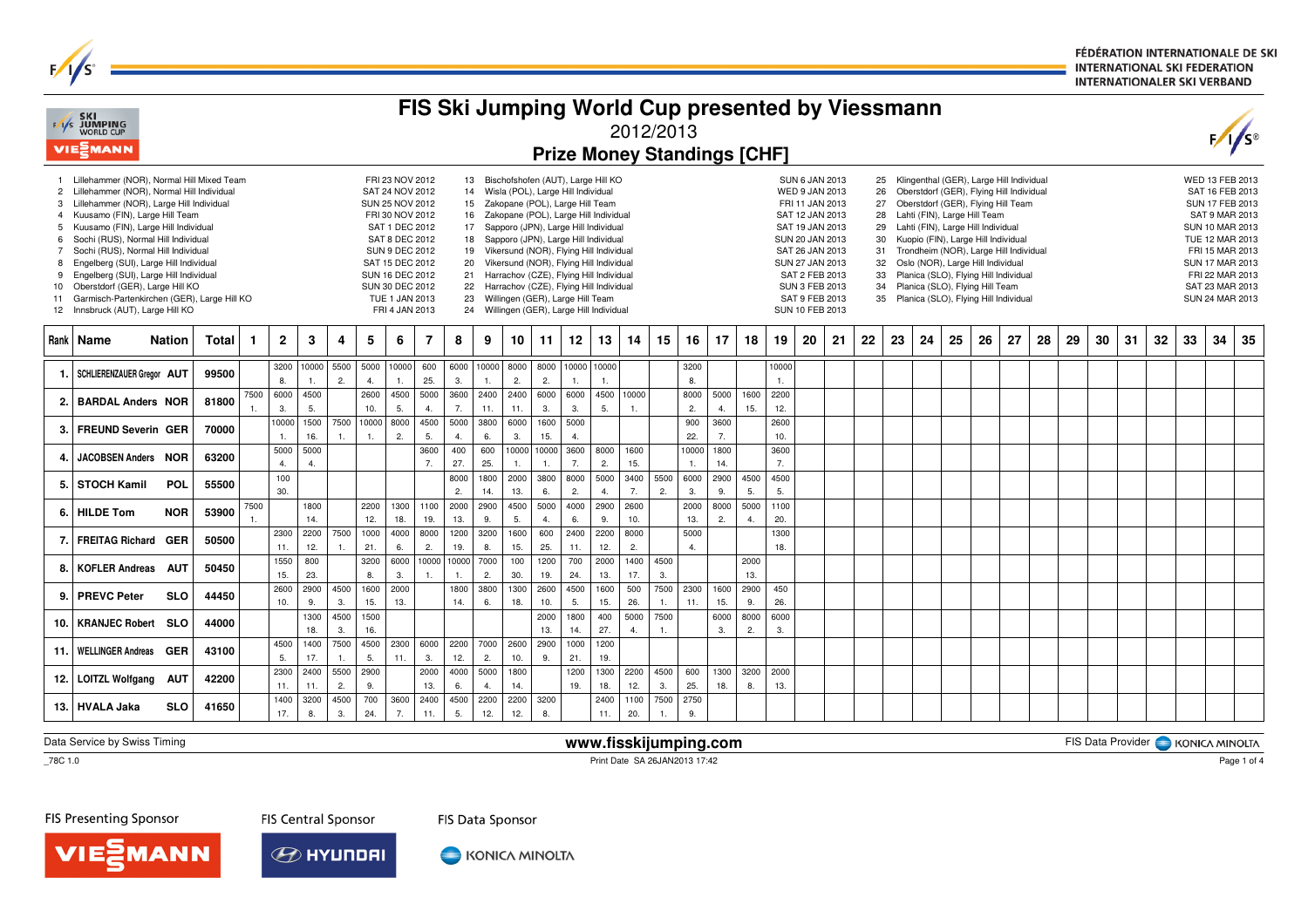

# **FIS Ski Jumping World Cup presented by Viessmann**

### 2012/2013

#### **Prize Money Standings [CHF]**

| Rank   Name                  | Nation     | Total | $\mathbf{1}$ | $\mathbf{2}$    | 3           | 4    | 5           | 6           | 7               | 8           | 9          | 10          | 11          | 12          | 13          | 14          | 15   | 16          | 17 <sup>2</sup> | 18          | 19          | 20 | 21 | 22 | 23 | 24 | 25 | 26 | 27 | 28 | 29 | 30 | -31 | -32 | 33 | 34 | 35 |
|------------------------------|------------|-------|--------------|-----------------|-------------|------|-------------|-------------|-----------------|-------------|------------|-------------|-------------|-------------|-------------|-------------|------|-------------|-----------------|-------------|-------------|----|----|----|----|----|----|----|----|----|----|----|-----|-----|----|----|----|
| 14.   MORGENSTERN Thomas AUT |            | 41100 |              | 8000            | 6000        | 5500 |             |             | 5000 1600       | 1600        | 100        |             | 2300        | 1300        | 4000        | 800         | 4500 | 400         |                 |             |             |    |    |    |    |    |    |    |    |    |    |    |     |     |    |    |    |
|                              |            |       |              | 2.              | 3.          | 2.   |             | 4.          | 15.             | 15.         | 30.        |             | 11.         | 18.         | 6.          | 23.         | 3.   | 27.         |                 |             |             |    |    |    |    |    |    |    |    |    |    |    |     |     |    |    |    |
| 15. NEUMAYER Michael GER     |            | 40050 |              | 1300            | 1000        | 7500 | 1200        | 3200        | 850             | 2400        | 4500       | 3200        | 1000        | 2000        | 3200        | 1800        |      |             | 3200            | 500         | 3200        |    |    |    |    |    |    |    |    |    |    |    |     |     |    |    |    |
|                              |            |       |              | 18.             | 21.         | 1.   | 19.         | 8.          | 22.             | 11.         | 5.         | 8.          | 21.         | 13.         | 8.          | 14.         |      |             | 8.              | 26.         | 8.          |    |    |    |    |    |    |    |    |    |    |    |     |     |    |    |    |
| 16. AMMANN Simon SUI         |            | 34700 |              | 2000<br>13.     | 4000<br>6.  |      | 6000<br>3.  | 17.         | 1400 3200<br>8. |             | 500<br>26. | 4000<br>6.  |             | 600<br>25.  |             | 4500<br>5.  |      | 500<br>26.  |                 |             | 8000<br>2.  |    |    |    |    |    |    |    |    |    |    |    |     |     |    |    |    |
| 17.   MATURA Jan             | CZE        | 33200 |              |                 |             |      |             |             |                 |             |            |             | 1500<br>16. | 1100<br>20. | 1800<br>14. | 2400<br>11. |      | 4000<br>6.  |                 | 10000 10000 | 2400<br>11. |    |    |    |    |    |    |    |    |    |    |    |     |     |    |    |    |
|                              |            |       |              | 600             |             |      |             | 300         | 850             | 1400        | 2000       |             | 4500        | 2900        | 2600        | 2000        | 5500 | 4500        | 2600            | 1800        | 1500        |    |    |    |    |    |    |    |    |    |    |    |     |     |    |    |    |
| 18. KOT Maciej               | <b>POL</b> | 33050 |              | 25.             |             |      |             | 28.         | 22.             | 17.         | 13.        |             | 5.          | 9.          | 10.         | 13.         | 2.   | 5.          | 10.             | 14.         | 16.         |    |    |    |    |    |    |    |    |    |    |    |     |     |    |    |    |
|                              |            |       |              |                 |             |      | 8000        |             |                 |             | 1000       | 5000        | 3800        | 100         | 3600        | 3400        |      | 1500        | 4500            | 1400        |             |    |    |    |    |    |    |    |    |    |    |    |     |     |    |    |    |
| 19. VASSILIEV Dimitry RUS    |            | 32300 |              |                 |             |      | 2.          |             |                 |             | 21.        | 4.          | 6.          | 30.         |             | 7.          |      | 16.         | 5.              | 17.         |             |    |    |    |    |    |    |    |    |    |    |    |     |     |    |    |    |
| 20. TEPES Jurij              | <b>SLO</b> | 31850 |              |                 | 3600        | 4500 |             |             |                 | 3200        | 1200       |             |             |             |             |             | 7500 | 2750        | 2200            | 4000        | 2900        |    |    |    |    |    |    |    |    |    |    |    |     |     |    |    |    |
|                              |            |       |              |                 | 7.          | 3.   |             |             |                 | 8.          | 19.        |             |             |             |             |             |      | 9.          | 12.             | 6.          | 9.          |    |    |    |    |    |    |    |    |    |    |    |     |     |    |    |    |
| 21. TAKEUCHI Taku JPN        |            | 30000 | 2.           | 5500 2900<br>9. | 2000<br>13. |      | 4000<br>6.  | 900<br>22.  | 2200<br>12.     | 500<br>26.  | 400<br>27. | 1400<br>17. |             | 300<br>28.  |             | 1200<br>19. |      | 3600<br>7.  | 1500<br>16.     | 3600        |             |    |    |    |    |    |    |    |    |    |    |    |     |     |    |    |    |
|                              |            |       |              | 4000            | 8000        |      |             |             | 1100            | 1300        |            | 900         | 1100        |             | 500         | 2900        |      | 1800        |                 |             | 1600        |    |    |    |    |    |    |    |    |    |    |    |     |     |    |    |    |
| 22.   FANNEMEL Anders NOR    |            | 23200 |              | 6.              | 2.          |      |             |             | 19.             | 18.         |            | 22.         | 20.         |             | 26.         | 9.          |      | 14.         |                 |             | 15.         |    |    |    |    |    |    |    |    |    |    |    |     |     |    |    |    |
| 23. FETTNER Manuel AUT       |            | 21600 |              | 3600            | 1600        | 5500 | 2400        |             |                 | 1500        | 1300       | 3600        | 700         | 1400        |             |             |      |             |                 |             |             |    |    |    |    |    |    |    |    |    |    |    |     |     |    |    |    |
|                              |            |       |              | 7.              | 15.         | 2.   | 11.         |             |                 | 16.         | 18.        | 7.          | 24.         | 17.         |             |             |      |             |                 |             |             |    |    |    |    |    |    |    |    |    |    |    |     |     |    |    |    |
| 23. WANK Andreas GER         |            | 21600 |              |                 |             |      | 2000        |             | 2300 2600       |             | 1100       |             | 2300        |             | 1000        | 1300        |      | 700         | 2000            | 6000        | 300         |    |    |    |    |    |    |    |    |    |    |    |     |     |    |    |    |
|                              |            |       |              |                 |             |      | 13.         | 11.         | 10.             |             | 20.        |             | 11.         |             | 21.         | 18.         |      | 24.         | 13.             | 3.          | 28.         |    |    |    |    |    |    |    |    |    |    |    |     |     |    |    |    |
| 25. VELTA Rune               | <b>NOR</b> | 20600 |              | 1100<br>20.     |             |      | 1400<br>17. | 1500<br>16. | 1500<br>16.     | 1000<br>21. | 800<br>23. | 2900<br>9.  | 500<br>26.  | 500<br>26.  | 600<br>25.  | 6000<br>3.  |      | 1400<br>17. |                 |             | 1400<br>17. |    |    |    |    |    |    |    |    |    |    |    |     |     |    |    |    |
|                              |            |       |              |                 |             |      |             |             |                 |             |            |             | 100         | 900         | 100         | 4000        | 5500 | 1300        | 500             | 900         | 4000        |    |    |    |    |    |    |    |    |    |    |    |     |     |    |    |    |
| 26. ZYLA Piotr               | <b>POL</b> | 17300 |              |                 |             |      |             |             |                 |             |            |             | 30.         | 22.         | 30.         | 6.          | 2.   | 18.         | 26.             | 22.         | 6.          |    |    |    |    |    |    |    |    |    |    |    |     |     |    |    |    |
|                              | <b>JPN</b> |       |              | 1200            | 2600        |      | 3600        | 1100        | 100             | 600         | 700        |             |             |             | 800         |             |      |             | 2400            | 1200        |             |    |    |    |    |    |    |    |    |    |    |    |     |     |    |    |    |
| 27.   KASAI Noriaki          |            | 14300 |              | 19.             | 10.         |      | 7.          | 20.         | 30.             | 25.         | 24.        |             |             |             | 23.         |             |      |             | 11.             | 19.         |             |    |    |    |    |    |    |    |    |    |    |    |     |     |    |    |    |
| 28.   KRAFT Stefan           | <b>AUT</b> | 13900 |              |                 |             |      |             |             |                 |             |            |             |             | 800         | 6000        | 300         | 4500 | 2300        |                 |             |             |    |    |    |    |    |    |    |    |    |    |    |     |     |    |    |    |
|                              |            |       |              |                 |             |      |             |             |                 |             |            |             |             | 23.         | 3.          | 28.         | 3.   | 11.         |                 |             |             |    |    |    |    |    |    |    |    |    |    |    |     |     |    |    |    |
| 29. ZOGRAFSKI Vladimir       | BUL        | 13400 |              |                 | 1200        |      | 200         | 1600        | 200             | 2600        |            |             | 1400        | 1500        | 900         | 200         |      | 1200        |                 | 2400        |             |    |    |    |    |    |    |    |    |    |    |    |     |     |    |    |    |
|                              |            |       |              | 1800            | 19.         |      | 29.         | 15.<br>800  | 29.<br>1800     | 10.<br>900  | 900        | 400         | 17.         | 16.<br>3200 | 22.         | 29.         |      | 19.         | 1400            | 11.<br>800  |             |    |    |    |    |    |    |    |    |    |    |    |     |     |    |    |    |
| 30. HLAVA Lukas              | CZE        | 12000 |              | 14.             |             |      |             | 23.         | 14.             | 22.         | 22.        | 27.         |             | 8.          |             |             |      |             | 17.             | 23.         |             |    |    |    |    |    |    |    |    |    |    |    |     |     |    |    |    |
|                              |            |       |              |                 | 400         |      | 1100        |             | 1800 1100       | 1100        | 2600       | 800         |             | 200         |             | 600         |      |             |                 | 2200        |             |    |    |    |    |    |    |    |    |    |    |    |     |     |    |    |    |
| 31.   KORNILOV Denis RUS     |            | 11900 |              |                 | 27.         |      | 20.         | 14.         | 19.             | 20.         | 10.        | 23.         |             | 29.         |             | 25.         |      |             |                 | 12.         |             |    |    |    |    |    |    |    |    |    |    |    |     |     |    |    |    |
| 32.   HAYBOECK Michael AUT   |            | 11600 |              | 1550            |             |      | 300         |             | 450             |             | 1600       |             |             | 1600        | 1500        |             |      | 1600        | 1100            | 700         | 1200        |    |    |    |    |    |    |    |    |    |    |    |     |     |    |    |    |
|                              |            |       |              | 15.             |             |      | 28.         |             | 26.             |             | 15.        |             |             | 15.         | 16.         |             |      | 15.         | 20.             | 24.         | 19.         |    |    |    |    |    |    |    |    |    |    |    |     |     |    |    |    |
| 33. STJERNEN Andreas NOR     |            | 9900  |              | 500             | 1100        |      | 1800        | 600         |                 |             |            |             |             |             |             | 900         |      |             |                 |             | 5000        |    |    |    |    |    |    |    |    |    |    |    |     |     |    |    |    |
|                              |            |       |              | 26.             | 20.         |      | 14.         | 25.         |                 |             |            |             |             |             |             | 22.         |      |             |                 |             | 4.          |    |    |    |    |    |    |    |    |    |    |    |     |     |    |    |    |

Data Service by Swiss Timing

**www.fisskijumping.com**

FIS Data Provider | KONICA MINOLTA

\_78C 1.0

Print Date SA 26JAN2013 17:42

FIS Presenting Sponsor

**MANN** 

**FIS Central Sponsor** 



KONICA MINOLTA

FIS Data Sponsor

Page 2 of 4

 $\sqrt{s}$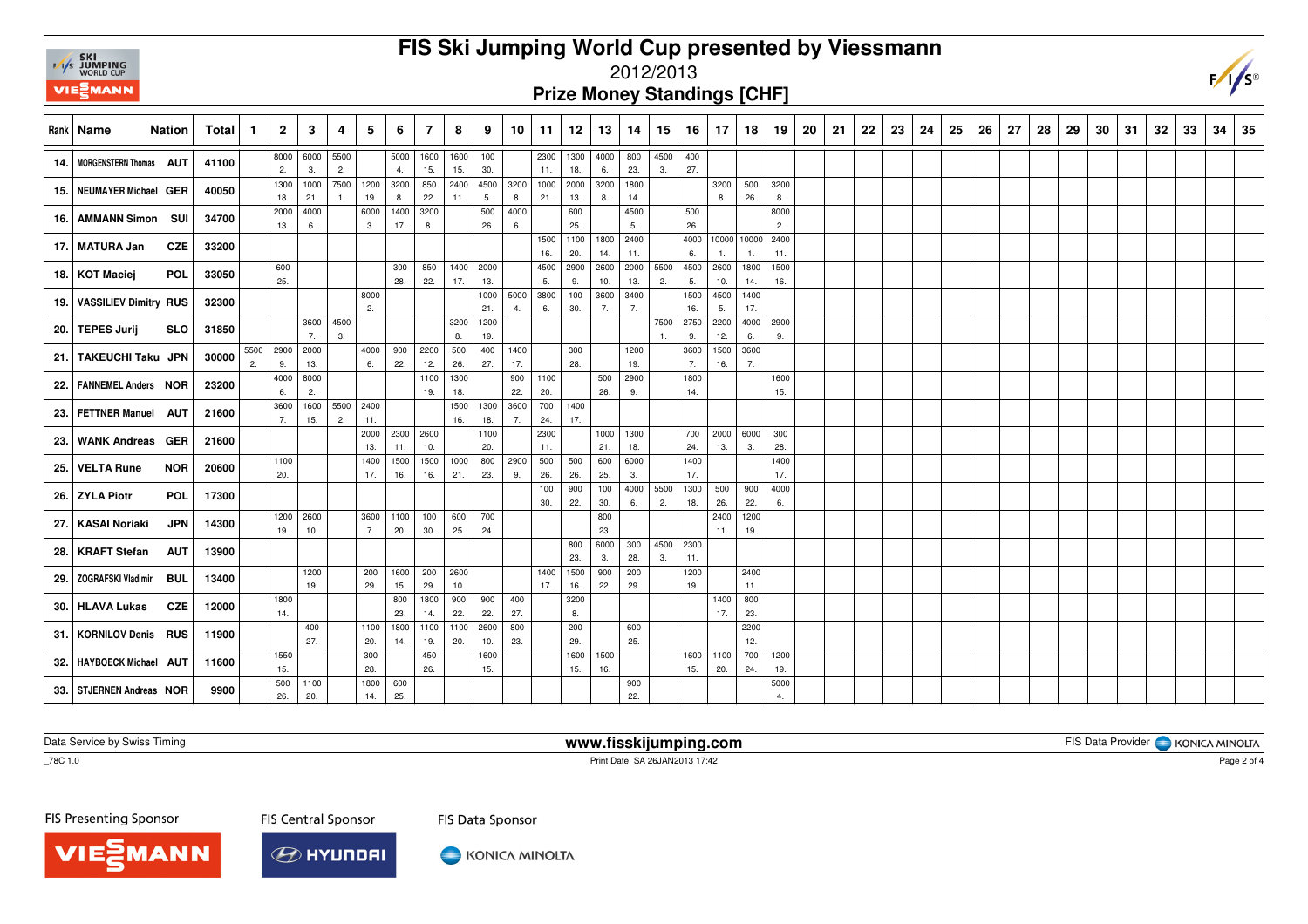# **FIS Ski Jumping World Cup presented by Viessmann**



### 2012/2013

**Prize Money Standings [CHF]**

|      | Rank   Name<br><b>Nation</b>      | <b>Total</b> | 1.         | $\overline{2}$ | 3          | $\overline{4}$ | 5           | 6           | $\overline{7}$ | 8          | 9          | 10          | 11          | 12               | 13          | 14          | 15   | 16          | 17          | 18          | 19          | 20 | 21 | 22 | 23 | 24 | 25 | 26 | 27 | 28 | 29 | 30 | 31 | 32 | 33 | 34 | 35 |
|------|-----------------------------------|--------------|------------|----------------|------------|----------------|-------------|-------------|----------------|------------|------------|-------------|-------------|------------------|-------------|-------------|------|-------------|-------------|-------------|-------------|----|----|----|----|----|----|----|----|----|----|----|----|----|----|----|----|
| 34.  | <b>SCHMITT Martin GER</b>         | 9800         |            |                |            |                |             |             |                |            |            | 1500<br>16. | 14.         | 1800 2200<br>12. | 700<br>24.  |             |      |             | 1000<br>21. | 2600<br>10. |             |    |    |    |    |    |    |    |    |    |    |    |    |    |    |    |    |
| 35.  | KOCH Martin<br><b>AUT</b>         | 9700         |            |                | 600<br>25. |                | 1300<br>18. |             | 1300<br>18.    | 700<br>24. |            |             |             | 2600<br>10.      | 1400<br>17. |             |      |             |             |             | 1800<br>14. |    |    |    |    |    |    |    |    |    |    |    |    |    |    |    |    |
|      | 36. KUBACKI Dawid POL             | 9600         |            |                |            |                | 900<br>22.  | 100         | 1400<br>17.    | 2900       | 1400       | 500         | 300         |                  |             |             |      |             | 800         | 1300        |             |    |    |    |    |    |    |    |    |    |    |    |    |    |    |    |    |
|      | 37. MIETUS Krzysztof POL          | 8600         |            |                | 500        |                |             | 30.         |                | 9.<br>800  | 17.        | 26.         | 28.         | 400              |             |             | 5500 | 200         | 23.         | 18.<br>600  | 600         |    |    |    |    |    |    |    |    |    |    |    |    |    |    |    |    |
| 38.  | COLLOREDO Sebastian<br><b>ITA</b> | 8300         | 4500       | 800<br>23.     | 26.        |                |             | 2900        |                | 23.        |            |             |             | 27.              |             |             | 2.   | 29.<br>100  |             | 25.         | 25.         |    |    |    |    |    |    |    |    |    |    |    |    |    |    |    |    |
| 39.  | <b>WATASE Yuta</b><br><b>JPN</b>  | 7400         | 3.<br>5500 |                | 200        |                |             | 9.<br>1000  | 300            |            | 200        |             |             |                  |             |             |      | 30.         |             | 200         |             |    |    |    |    |    |    |    |    |    |    |    |    |    |    |    |    |
|      | 40. SHIMIZU Reruhi JPN            | 6800         | 2.         | 300            | 29.<br>700 |                |             | 21.<br>2600 | 28.<br>2900    |            | 29.<br>300 |             |             |                  |             |             |      |             |             | 29.         |             |    |    |    |    |    |    |    |    |    |    |    |    |    |    |    |    |
|      | 41. GEIGER Karl<br><b>GER</b>     | 6000         |            | 28.<br>1000    | 24.<br>100 |                | 500         | 10.<br>200  | 9.<br>4000     | 200        | 28.        |             |             |                  |             |             |      |             |             |             |             |    |    |    |    |    |    |    |    |    |    |    |    |    |    |    |    |
|      | ASIKAINEN Lauri FIN               |              |            | 21.            | 30.        |                | 26.<br>800  | 29.<br>500  | 6.             | 29.        | 1500       |             | 400         |                  | 300         | 1500        |      |             |             |             |             |    |    |    |    |    |    |    |    |    |    |    |    |    |    |    |    |
| 42.1 |                                   | 5000         | 4500       |                |            |                | 23.         | 26.         |                |            | 16.        |             | 27.         |                  | 28.         | 16.         |      |             |             |             |             |    |    |    |    |    |    |    |    |    |    |    |    |    |    |    |    |
| 43.  | MORASSI Andrea<br><b>ITA</b>      | 4500         | 3.         |                |            |                |             |             |                |            |            |             |             |                  |             |             |      |             | 4000        | 100         |             |    |    |    |    |    |    |    |    |    |    |    |    |    |    |    |    |
|      | 44. TO Daiki<br><b>JPN</b>        | 4100         |            |                |            |                |             |             |                |            |            |             |             |                  |             |             |      |             | 6.          | 30.         |             |    |    |    |    |    |    |    |    |    |    |    |    |    |    |    |    |
|      | 45.   DESCHWANDEN Gregor<br>SUI   | 3850         |            |                |            |                | 100<br>30.  |             |                |            |            | 600<br>25.  |             |                  |             |             |      |             | 1200<br>19. | 1500<br>16. | 450<br>26.  |    |    |    |    |    |    |    |    |    |    |    |    |    |    |    |    |
|      | 46. QUECK Danny GER               | 3650         |            |                |            |                |             | 1200<br>19. | 450<br>26.     |            |            | 1200<br>19. | 800<br>23.  |                  |             |             |      |             |             |             |             |    |    |    |    |    |    |    |    |    |    |    |    |    |    |    |    |
| 47.  | MECHLER Maximilian GER            | 3300         |            |                |            |                |             |             |                |            |            | 700<br>24.  | 900<br>22.  |                  |             |             |      |             | 700<br>24.  |             | 1000<br>21. |    |    |    |    |    |    |    |    |    |    |    |    |    |    |    |    |
|      | 48. HULA Stefan<br>POL            | 2600         |            |                |            |                |             |             |                |            |            | 1000<br>21. |             |                  | 200<br>29.  | 400<br>27.  |      | 1000<br>21. |             |             |             |    |    |    |    |    |    |    |    |    |    |    |    |    |    |    |    |
|      | 49. KOUDELKA Roman CZE            | 2500         |            |                |            |                |             |             |                |            |            | 200<br>29.  | 1300<br>18. |                  |             | 1000<br>21. |      |             |             |             |             |    |    |    |    |    |    |    |    |    |    |    |    |    |    |    |    |
|      | 50. ROSLIAKOV IIja RUS            | 2200         |            |                |            |                |             |             |                |            |            | 1100<br>20. |             |                  | 1100<br>20. |             |      |             |             |             |             |    |    |    |    |    |    |    |    |    |    |    |    |    |    |    |    |
|      | 51.   PUNGERTAR Matjaz SLO        | 2000         |            |                |            |                |             |             | 700<br>24.     |            |            |             | 200<br>29.  |                  |             | 100<br>30.  |      |             |             | 1000<br>21. |             |    |    |    |    |    |    |    |    |    |    |    |    |    |    |    |    |
|      | 52. FRENETTE Peter USA            | 1700         |            |                |            |                |             |             |                |            |            |             |             |                  |             |             |      |             | 600<br>25.  | 1100<br>20. |             |    |    |    |    |    |    |    |    |    |    |    |    |    |    |    |    |
|      | 53. ROMASHOV Alexey RUS           | 1400         |            |                |            |                | 600<br>25.  | 400<br>27.  |                | 100<br>30. |            |             |             |                  |             |             |      | 300<br>28.  |             |             |             |    |    |    |    |    |    |    |    |    |    |    |    |    |    |    |    |

Data Service by Swiss Timing

**www.fisskijumping.com**

FIS Data Provider | KONICA MINOLTA

 $\overline{\text{--}78C}$  1.0

Print Date SA 26JAN2013 17:42

FIS Presenting Sponsor

**MANN** 

**FIS Central Sponsor** 



KONICA MINOLTA

FIS Data Sponsor

Page 3 of 4